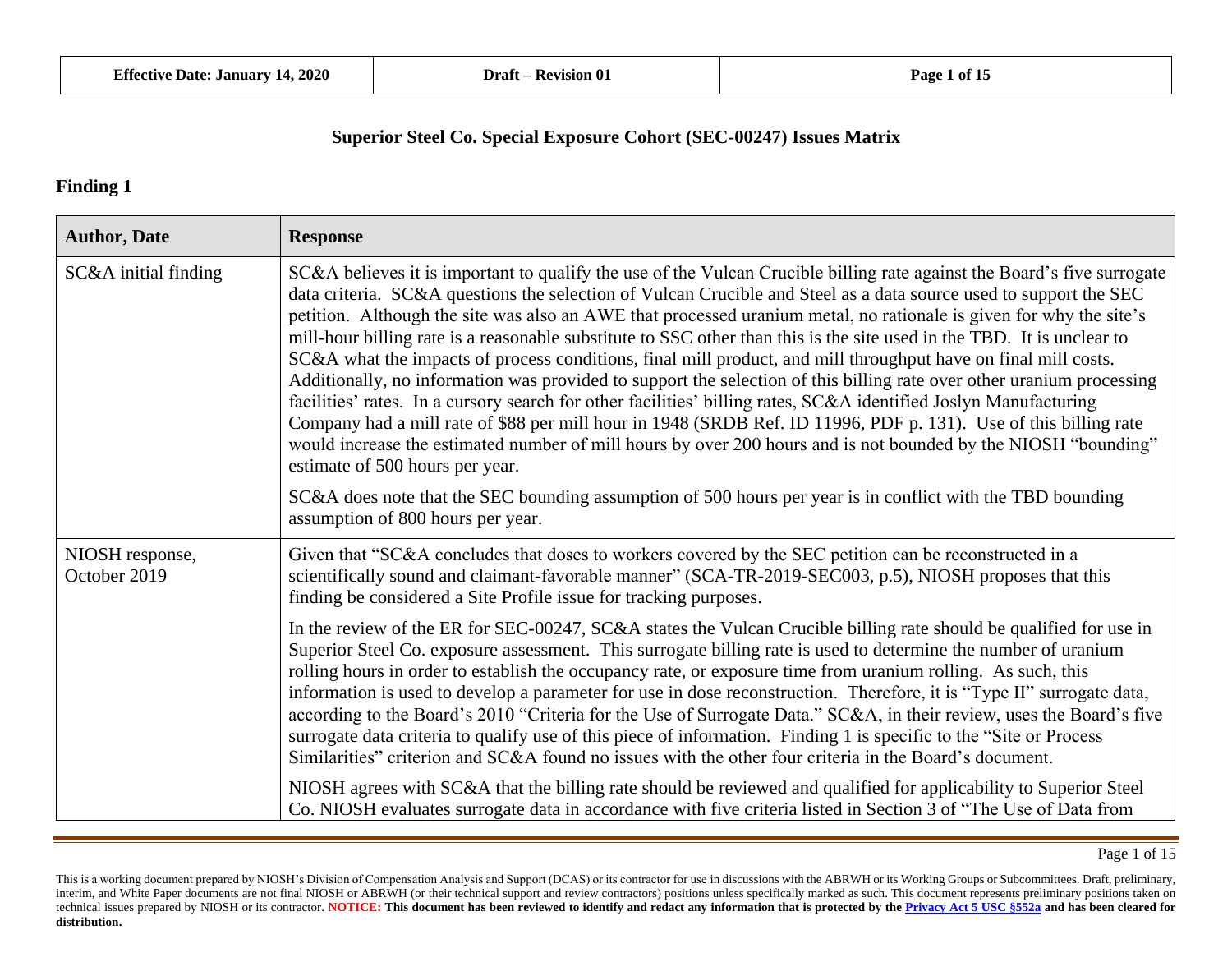| <b>Author, Date</b> | <b>Response</b>                                                                                                                                                                                                                                                                                                                                                                                                                                                                                                            |
|---------------------|----------------------------------------------------------------------------------------------------------------------------------------------------------------------------------------------------------------------------------------------------------------------------------------------------------------------------------------------------------------------------------------------------------------------------------------------------------------------------------------------------------------------------|
|                     | Other Facilities in the Completion of Dose Reconstructions Under the Energy Employees Occupational Illness<br>Compensation Program Act" (OCAS-IG-004). It is important to note the Board's criteria are different than NIOSH's<br>criteria.                                                                                                                                                                                                                                                                                |
|                     | To specifically respond to this finding, NIOSH evaluated the Vulcan Crucible Billing rate via the 5 criteria in the IG:                                                                                                                                                                                                                                                                                                                                                                                                    |
|                     | 1. Source Term                                                                                                                                                                                                                                                                                                                                                                                                                                                                                                             |
|                     | Both Vulcan Crucible and Superior Steel rolled uranium billets. The source term, in this sense, is used only to<br>determine the metal being processed to justify a comparable process for billing purposes.                                                                                                                                                                                                                                                                                                               |
|                     | Note: the Vulcan Crucible source term is not used to determine air concentrations or other exposures at Superior<br>Steel Co.                                                                                                                                                                                                                                                                                                                                                                                              |
|                     | <b>Facility and Process Similarities</b><br>2.                                                                                                                                                                                                                                                                                                                                                                                                                                                                             |
|                     | This NIOSH criterion is similar to the specific Board Criterion discussed in finding 1.                                                                                                                                                                                                                                                                                                                                                                                                                                    |
|                     | Vulcan Crucible was performing billet rolling (roughing and finishing work) into rods using five rolling machines.<br>According to their contract, Vulcan Crucible was to roll at least two consecutive weeks out of a five-week period (a<br>week is defined as six, nine-hour days) (SRDB 079177). Twenty percent of Vulcan Crucible total rolling time was<br>AEC contract work (SRDB 006322). Vulcan Crucible utilized 25 employees to accomplish their rollings (SRDB<br>006321). Vulcan Crucible's process involved: |
|                     | Uranium metal heated in a furnace;<br>$\bullet$<br>Billets conveyed to roughing roll;<br>$\bullet$<br>Billets passed through roughing roll twice;<br>Rods passed through a finishing roll;<br>$\bullet$<br>Rods dragged to shears, cut and taken back to a quenching area for marking and descaling (brushing); and<br>Rods conveyed to receiving and shipping room.<br>$\bullet$                                                                                                                                          |
|                     | The total time to heat and roll one billet was approximately 75 minutes (SRDB 008527).                                                                                                                                                                                                                                                                                                                                                                                                                                     |

This is a working document prepared by NIOSH's Division of Compensation Analysis and Support (DCAS) or its contractor for use in discussions with the ABRWH or its Working Groups or Subcommittees. Draft, preliminary, interim, and White Paper documents are not final NIOSH or ABRWH (or their technical support and review contractors) positions unless specifically marked as such. This document represents preliminary positions taken on technical issues prepared by NIOSH or its contractor. NOTICE: This document has been reviewed to identify and redact any information that is protected by the Privacy Act 5 USC §552a and has been cleared for **distribution**.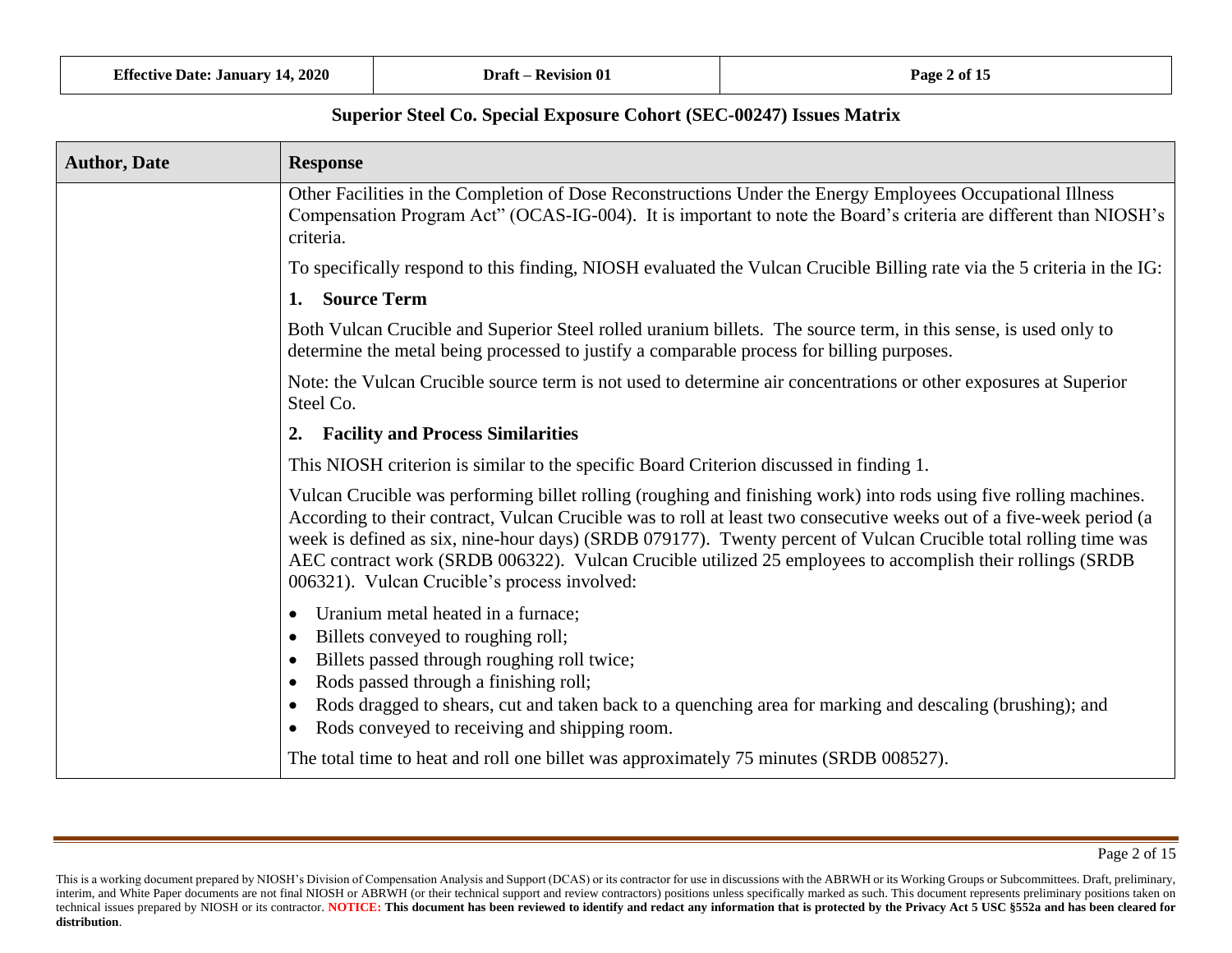| The Superior Steel process involved:                                                                                                                                                                                                                                                                                                                                                                                                             |
|--------------------------------------------------------------------------------------------------------------------------------------------------------------------------------------------------------------------------------------------------------------------------------------------------------------------------------------------------------------------------------------------------------------------------------------------------|
|                                                                                                                                                                                                                                                                                                                                                                                                                                                  |
| Uranium slab placed into salt bath then into a furnace;<br>$\bullet$                                                                                                                                                                                                                                                                                                                                                                             |
| Slab craned to roughing mill table;<br>$\bullet$                                                                                                                                                                                                                                                                                                                                                                                                 |
| Hot slab passed through roughing mill five times;                                                                                                                                                                                                                                                                                                                                                                                                |
| Slab sent through brushing station;<br>$\bullet$                                                                                                                                                                                                                                                                                                                                                                                                 |
| Slab sent to finishing stand;<br>$\bullet$                                                                                                                                                                                                                                                                                                                                                                                                       |
| Slab cut to desired dimensions at shear station; and                                                                                                                                                                                                                                                                                                                                                                                             |
| Slab rolled for storage or shipping purposes.<br>$\bullet$                                                                                                                                                                                                                                                                                                                                                                                       |
| The total time estimate for the sequence is approximately one hour.                                                                                                                                                                                                                                                                                                                                                                              |
| Although Vulcan Crucible turned slabs into rods and Superior Steel turned slabs into small slabs, these two processes<br>are similar from a billing rate (payment per hour) consideration.                                                                                                                                                                                                                                                       |
| 3. Temporal Considerations                                                                                                                                                                                                                                                                                                                                                                                                                       |
| The contract that gives Vulcan Crucible's billing rate is dated 1948 and the Superior Steel contract covered 1952 to<br>1957. Therefore, they are both in the same era of operations.                                                                                                                                                                                                                                                            |
| Billing rates tend to increase over time; therefore, the billing rate in the 1950s would likely be higher than the billing<br>rate in the late 1940s. The higher billing rate would result in a smaller number of milling hours. Therefore, the use<br>of the earlier Vulcan Crucible billing rate is considered claimant-favorable.                                                                                                             |
| 4. Data Evaluation                                                                                                                                                                                                                                                                                                                                                                                                                               |
| This criterion doesn't directly apply, as the IG discusses review of the quality of exposure data (i.e., "Type I"<br>surrogate data as defined in the Board Criteria) and monitoring data from Vulcan Crucible is not being used. The<br>surrogate data in question is the billing rate.                                                                                                                                                         |
| Because the data in question is the billing rate, NIOSH considers the "data evaluation" criterion to involve reviewing<br>other available billing rates. In Finding 1, SC&A questioned the choice of the Vulcan Crucible billing rate over other<br>facilities' billing rates and found that no information was provided to support that choice. Therefore, the evaluation<br>of this criterion provides a response to that part of the Finding. |

This is a working document prepared by NIOSH's Division of Compensation Analysis and Support (DCAS) or its contractor for use in discussions with the ABRWH or its Working Groups or Subcommittees. Draft, preliminary, interim, and White Paper documents are not final NIOSH or ABRWH (or their technical support and review contractors) positions unless specifically marked as such. This document represents preliminary positions taken on technical issues prepared by NIOSH or its contractor. NOTICE: This document has been reviewed to identify and redact any information that is protected by the Privacy Act 5 USC §552a and has been cleared for **distribution**.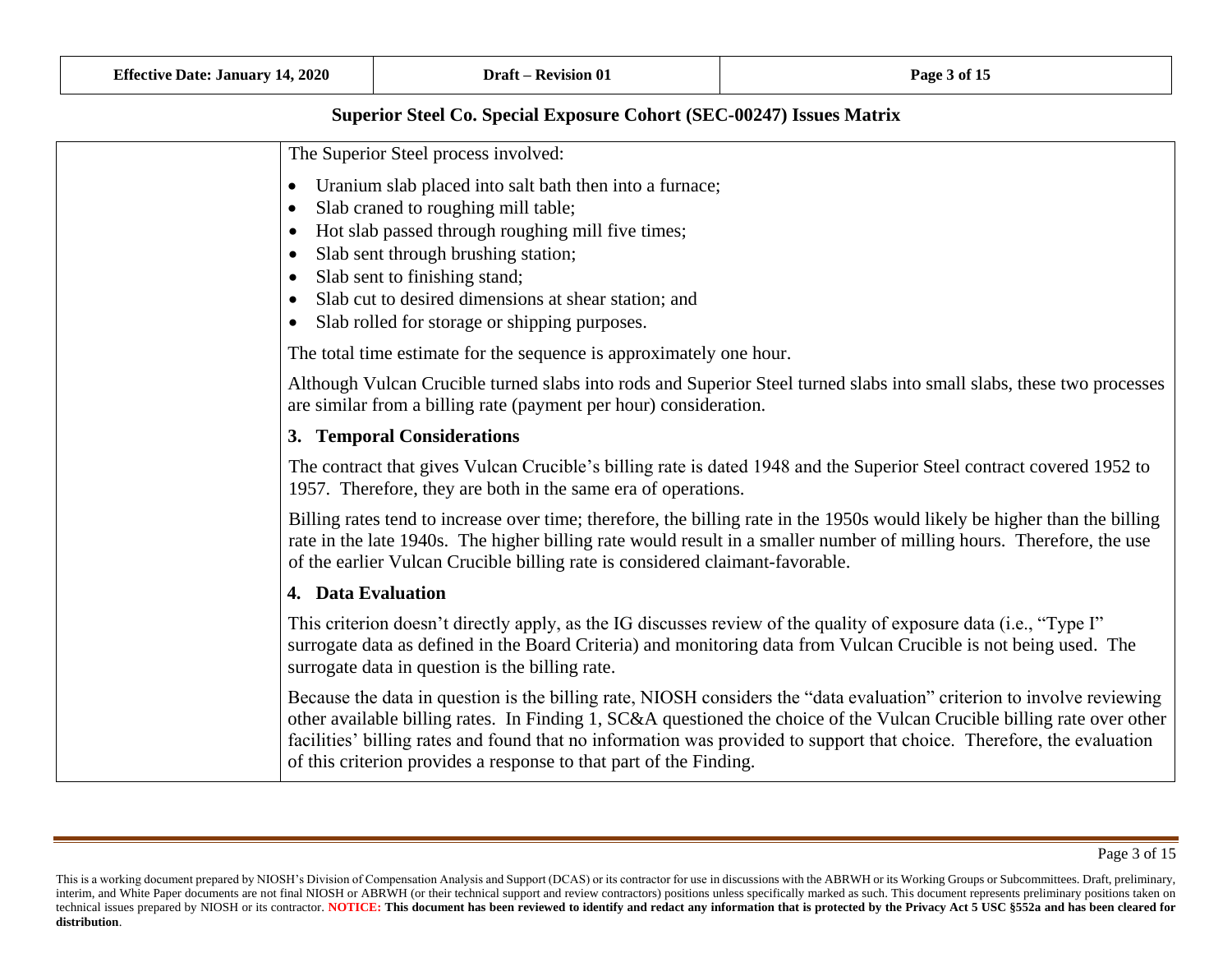| <b>Author, Date</b> | <b>Response</b>                                                                                                                                                                                                                                                                                                                                                                                                                                                                                                                                                                                                                    |
|---------------------|------------------------------------------------------------------------------------------------------------------------------------------------------------------------------------------------------------------------------------------------------------------------------------------------------------------------------------------------------------------------------------------------------------------------------------------------------------------------------------------------------------------------------------------------------------------------------------------------------------------------------------|
|                     | Extensive SRDB, OSTI, and Google searches were performed for the years 1949 to 1969 with search terms "rolling<br>rates, hours milling, pieces per, "Rolled uranium", "Rolled thorium", "Rolling uranium", "Rolling thorium" for<br>the following sites:                                                                                                                                                                                                                                                                                                                                                                           |
|                     | Aliquippa Forge<br>Allegheny-Ludlum Steel<br>Bliss & Laughlin Steel<br>Brush Beryllium Co (Detroit)<br>Carpenter Steel Co<br>Fernald<br>Hanford<br>Joslyn Manufacturing and Supply Co, and<br>Simonds Saw and Steel Co                                                                                                                                                                                                                                                                                                                                                                                                             |
|                     | [Note: NIOSH is still awaiting responses on 3 data requests. If additional pertinent information is captured, NIOSH<br>will share it with the work group.] These searches returned 3 potential billing rates in addition to the Vulcan<br>Crucible billing rate.                                                                                                                                                                                                                                                                                                                                                                   |
|                     | In 1952, Simonds Saw and Steel had a billing rate of \$110.53 per rolling hour (SRDB 11996, page 32). The number<br>of mill-hours calculated using this billing rate and FY1957 payment is comparable to the assumed 500 mill-hours,<br>determined using the Vulcan Crucible billing rate.                                                                                                                                                                                                                                                                                                                                         |
|                     | In a letter dated February 26, 1948, Joslyn Manufacturing was stated as providing a rate of \$0.265/pound (SRDB<br>11996, page 129) equating to approximately \$450.00/rolling hour. However, this rate was quoted to roll rods from<br>4.25" round down to approximately 1.5" round and it would be imperative that the temperature not exceed $650^{\circ}$ at<br>any time during the operation. This surrogate billing rate was not used due to the different processes and controls<br>taking place, which were likely driving the cost up. Also note, this higher billing rate would have resulted in less<br>exposure hours. |
|                     | In their review, SC&A references a billing rate of \$88.03 per hour for Joslyn Manufacturing Company (SRDB Ref.<br>ID 11996, PDF p. 131). Further review of the reference revealed that this estimate is for the Simonds Company mill<br>costs and equates to 11 cents per pound. Simonds then indicates that they will consider a possible bid at $\cos t + 10\%$                                                                                                                                                                                                                                                                 |

Page 4 of 15

This is a working document prepared by NIOSH's Division of Compensation Analysis and Support (DCAS) or its contractor for use in discussions with the ABRWH or its Working Groups or Subcommittees. Draft, preliminary, interim, and White Paper documents are not final NIOSH or ABRWH (or their technical support and review contractors) positions unless specifically marked as such. This document represents preliminary positions taken on technical issues prepared by NIOSH or its contractor. NOTICE: This document has been reviewed to identify and redact any information that is protected by the Privacy Act 5 USC §552a and has been cleared for **distribution**.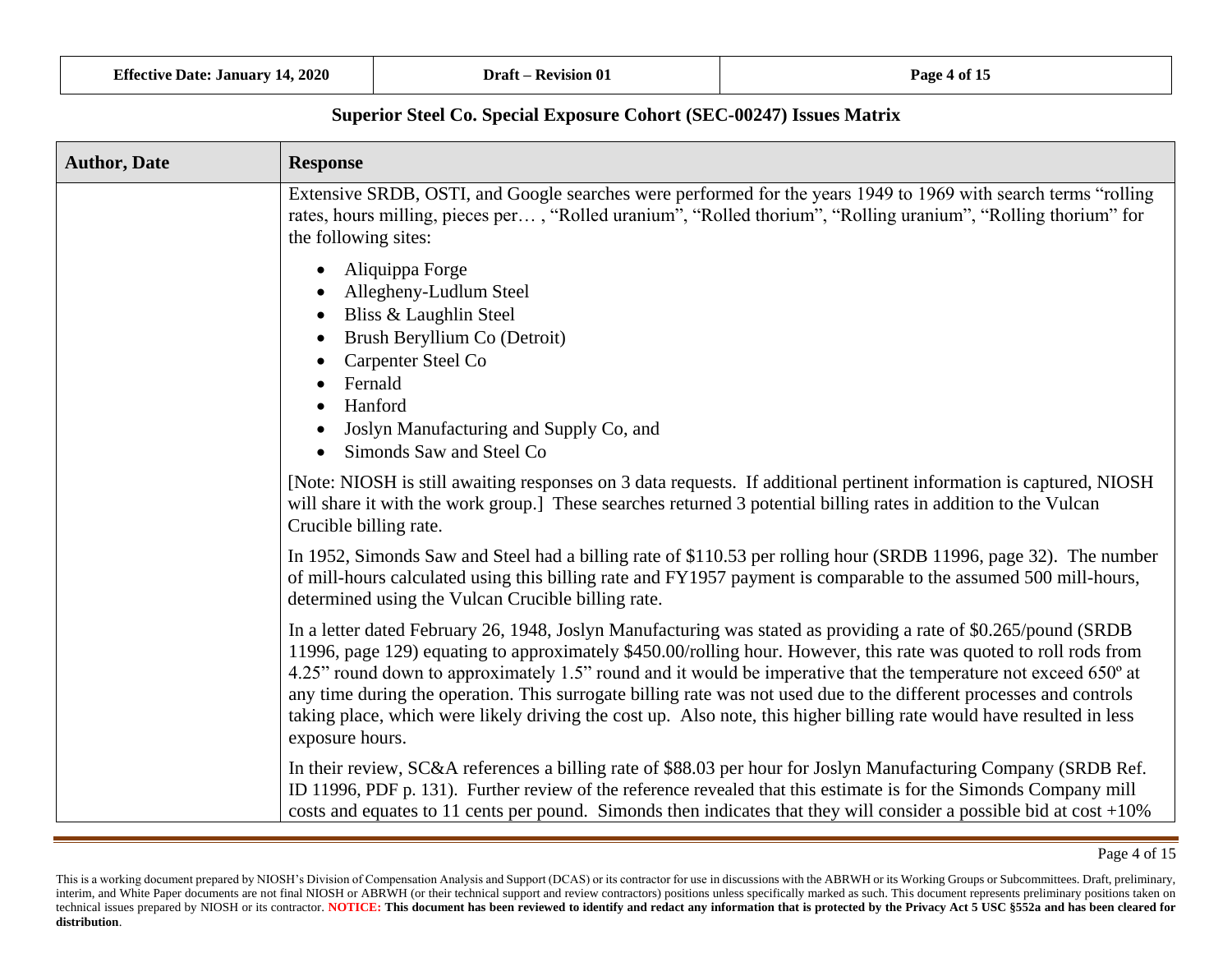| <b>Author, Date</b> | <b>Response</b>                                                                                                                                                                                                                                                                                                                                                                                                                                                                                                                                                                                                                                                                                                                                                                     |
|---------------------|-------------------------------------------------------------------------------------------------------------------------------------------------------------------------------------------------------------------------------------------------------------------------------------------------------------------------------------------------------------------------------------------------------------------------------------------------------------------------------------------------------------------------------------------------------------------------------------------------------------------------------------------------------------------------------------------------------------------------------------------------------------------------------------|
|                     | or \$96.83 per hour. However, Simonds chose not to take the work, due to the strict medical and security<br>requirements. Therefore, the hourly rate in this reference was not implemented. Because this rate was not<br>implemented, it is not a good candidate as a surrogate billing rate.                                                                                                                                                                                                                                                                                                                                                                                                                                                                                       |
|                     | Modification #5 to the Superior Steel contract, effective July 1955, was located during a data capture (SRDB)<br>174312). This contract details an increase in the rolling rate to \$1.01 per pound plus details payment rates for<br>additional services that may be performed on the slabs: (1) \$0.030 per pound for inspection after pickling and before<br>shipment to heat treating facility, (2) \$0.050 per pound for inspection of flats before planing, and \$0.055 per pound<br>for Beta treating the slabs. If all additional services are provided, the total rate per pound is \$1.145.                                                                                                                                                                               |
|                     | 5. Review of Bounding Exposure Scenario                                                                                                                                                                                                                                                                                                                                                                                                                                                                                                                                                                                                                                                                                                                                             |
|                     | Since the surrogate data in question is not exposure data (Type I), this criterion doesn't directly apply. However, for<br>this evaluation NIOSH reviewed the conservatism included in the calculation of the uranium mill-hours, as proposed<br>in the ER, and compared this to other information available that can inform the number of mill-hours.                                                                                                                                                                                                                                                                                                                                                                                                                              |
|                     | The total amount paid to Superior Steel over the contract was \$356,849 (SRDB 16488). Based on contract payments<br>for 1954 through 1957, the highest annual payment was \$217,246 in FY1956. Data for the remaining years indicate<br>payments ranging from \$17,658 (FY 1955) to \$54,632 (FY 1957). There is no evidence that the production rate in<br>1956 was different from other years. In addition, Modification #5 to the contract (SRDB 174312) Schedule A shows<br>that Superior Steel Co. was approved to receive funds for equipment. Given the dates of this contract modification, it<br>is likely these purchases would have taken place in 1956, which could explain the large payment to Superior Steel<br>Co. in that year.                                    |
|                     | Using the Vulcan Crucible billing rate of \$132 per mill-hour and the FY1957 payment of \$54,632, the number of<br>Superior Steel Co. mill hours would be approximately 414 mill-hours for FY 1957. For the proposed ER approach,<br>this number was rounded up to 500 mill-hours of exposure to be assumed for all years as a bounding assumption for<br>the number of uranium mill rolling hours. This equates to 500 hours internal exposure and 500 hours external<br>exposure for rolling activities. Additional internal exposures are assumed per settling and resuspension during non-<br>uranium rolling and additional external exposure hours are assumed from contamination and during storage of the<br>material and scrap on site (see discussion in Observation #3). |

This is a working document prepared by NIOSH's Division of Compensation Analysis and Support (DCAS) or its contractor for use in discussions with the ABRWH or its Working Groups or Subcommittees. Draft, preliminary, interim, and White Paper documents are not final NIOSH or ABRWH (or their technical support and review contractors) positions unless specifically marked as such. This document represents preliminary positions taken on technical issues prepared by NIOSH or its contractor. NOTICE: This document has been reviewed to identify and redact any information that is protected by the Privacy Act 5 USC §552a and has been cleared for **distribution**.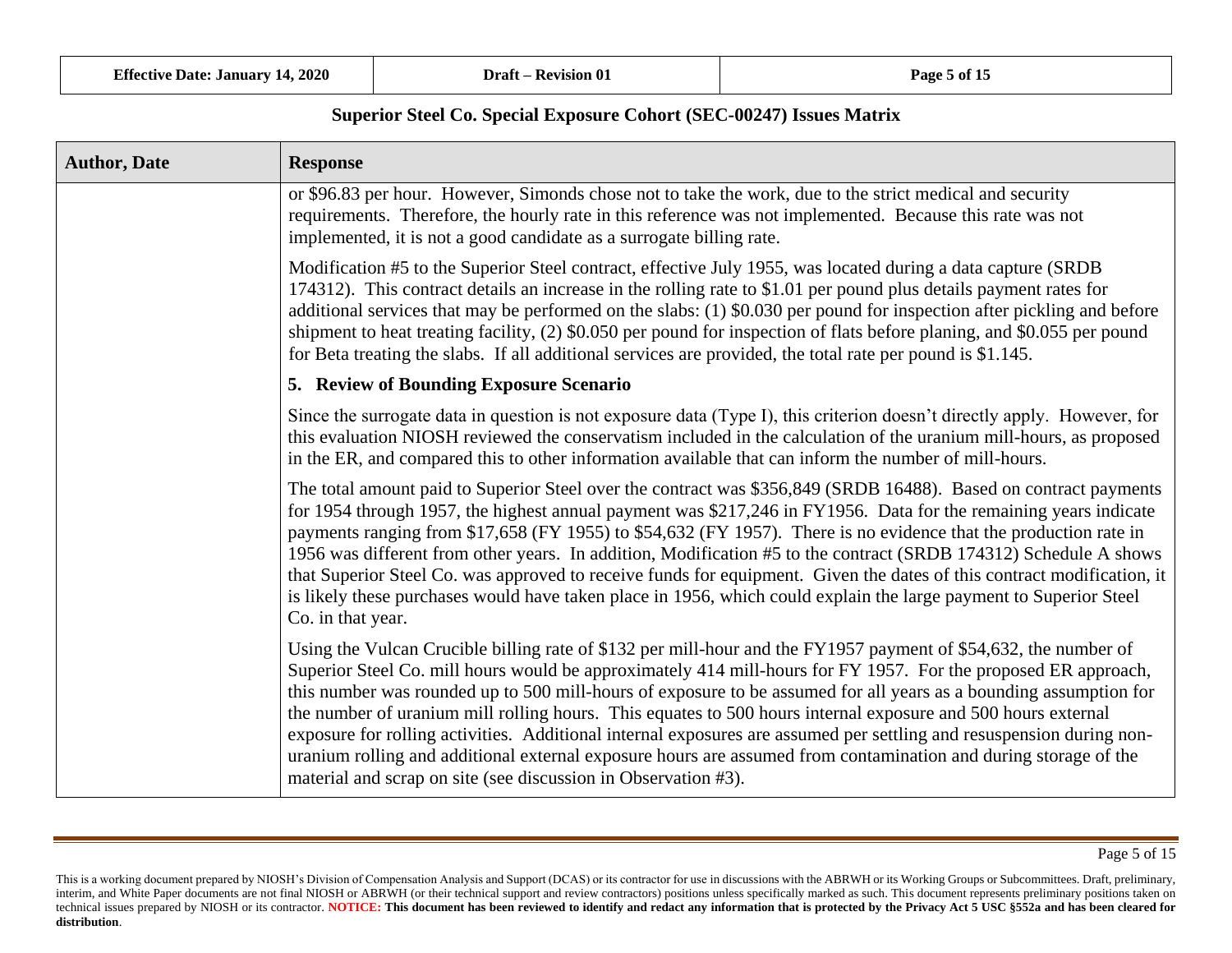| <b>Comparison to Other Available Information</b>                                                                                                                                                                                                                                                                                                                                                                                                                                                                                                                                                                                                                                                                                                                                                                                                  |
|---------------------------------------------------------------------------------------------------------------------------------------------------------------------------------------------------------------------------------------------------------------------------------------------------------------------------------------------------------------------------------------------------------------------------------------------------------------------------------------------------------------------------------------------------------------------------------------------------------------------------------------------------------------------------------------------------------------------------------------------------------------------------------------------------------------------------------------------------|
| Rolling Information in Table 7-1                                                                                                                                                                                                                                                                                                                                                                                                                                                                                                                                                                                                                                                                                                                                                                                                                  |
| Table 7-1 in the ER shows, conservatively, there were 16 rolling days in the approximately 3 years of rolling data<br>represented in the table. Doubling this number to account for 6 years of work yields 32 rolling days over the<br>contract. Assuming 10 hours per rolling day provides a total of 320 total hours over the contract or an average of<br>approximately 54 hours per year $= 6$ days per year.                                                                                                                                                                                                                                                                                                                                                                                                                                 |
| Modification #5 to Superior Steel Co. Contract                                                                                                                                                                                                                                                                                                                                                                                                                                                                                                                                                                                                                                                                                                                                                                                                    |
| Modification #5 to the Superior Steel Co. contract, effective July 1955, was located during a data capture (SRDB<br>174312). This contract details an increase in the rolling rate to \$1.01 per pound plus details payment rates for<br>additional services that may be performed on the slabs: (1) \$0.030 per pound for inspection after pickling and before<br>shipment to heat treating facility, (2) \$0.050 per pound for inspection of flats before planing, and \$0.055 per pound<br>for Beta treating the slabs. If all additional services are provided, the total rate per pound is \$1.145.                                                                                                                                                                                                                                          |
| Assuming the amount paid to Superior Steel Co. over the entire contract (\$356,849) was paid for mill time and that<br>only rolling was performed (use the rolling rate of \$1.01 per pound), Superior Steel rolled approximately 353,316<br>pounds of uranium. Using the slab weight data available in Table 7-1 of the ER, the average slab weights ranged<br>from 216 pounds to 599 pounds (overall average of 272 pounds) and Superior Steel could roll approximately 25-30<br>slabs in a day. Using this information and the total pounds rolled calculated above, the total number of calculated<br>rolling days is approximately 51 days for the entire contract. This is substantially lower than the current TBD's 800<br>hours per year (80 days per year) and lower than the proposed 500 hours per year (50 days per year) in the ER. |
| <b>CONCLUSION</b>                                                                                                                                                                                                                                                                                                                                                                                                                                                                                                                                                                                                                                                                                                                                                                                                                                 |
| Though the exact Superior Steel Co. contract was located, the billing rate is quoted per pound. Unfortunately, there<br>is limited information available regarding the typical weights per slab or typical weight processed in a day or year.<br>Therefore, in order to use the billing rate specific for Superior Steel Co., additional assumptions regarding these<br>variables are required. Given the uncertainty in these additional assumptions, that use of these assumptions<br>drastically reduces the number of rolling hours, and that the Vulcan Crucible billing rate was evaluated and qualified<br>as a surrogate (via the review of surrogate data above), NIOSH stands by the use of the Vulcan Crucible billing rate<br>to determine the uranium rolling hours, as proposed.                                                    |

This is a working document prepared by NIOSH's Division of Compensation Analysis and Support (DCAS) or its contractor for use in discussions with the ABRWH or its Working Groups or Subcommittees. Draft, preliminary, interim, and White Paper documents are not final NIOSH or ABRWH (or their technical support and review contractors) positions unless specifically marked as such. This document represents preliminary positions taken on technical issues prepared by NIOSH or its contractor. NOTICE: This document has been reviewed to identify and redact any information that is protected by the Privacy Act 5 USC §552a and has been cleared for **distribution**.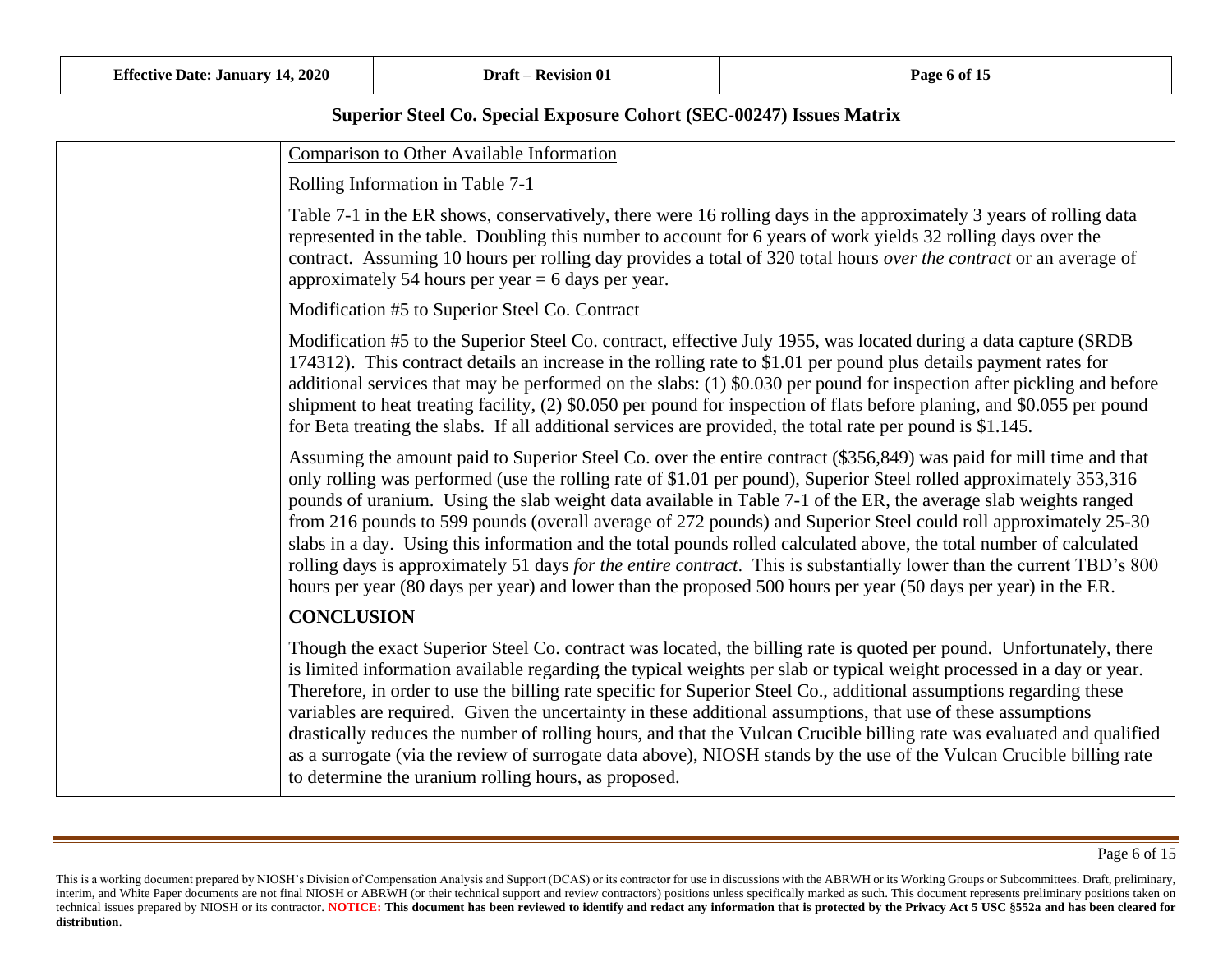| <b>Author, Date</b>            | <b>Response</b>                                                                                                                                                                                                                                                                                                                                                                                                                                                                                                                                             |
|--------------------------------|-------------------------------------------------------------------------------------------------------------------------------------------------------------------------------------------------------------------------------------------------------------------------------------------------------------------------------------------------------------------------------------------------------------------------------------------------------------------------------------------------------------------------------------------------------------|
| SC&A response,<br>January 2020 | SC&A and NIOSH agree that annual milling hours can be bounded at Superior Steel. However, in light of the<br>discovery of Modification #5 to the Superior Steel Co. contract (SRDB 174312), SC&A believes the NIOSH<br>response requires discussion with the work group. Using the Board's hierarchy of data criterion, the known billing<br>rate at Superior Steel Co. should take precedence over all surrogate site billing rates (even if it results in a lower dose<br>estimate).                                                                      |
|                                | Using the following assumptions, SC&A calculates an annual bounding number of mill hours to be approximately<br>25 days per year.                                                                                                                                                                                                                                                                                                                                                                                                                           |
|                                | Billing rate: \$1.01/lb (assuming no additional services, which could add \$0.145/lb; presumably, earlier billing<br>$\bullet$<br>rates were lower)<br>Slab weight: 216 lbs (smallest known weight)                                                                                                                                                                                                                                                                                                                                                         |
|                                | Slabs processed per day: 25                                                                                                                                                                                                                                                                                                                                                                                                                                                                                                                                 |
|                                | Milling hours per day: 10                                                                                                                                                                                                                                                                                                                                                                                                                                                                                                                                   |
|                                | Highest billing year: 1956 - \$138,246 (\$217,246 less \$79,000 estimated schedule A reimbursable expenses<br>with no credit taken for the slab furnace)                                                                                                                                                                                                                                                                                                                                                                                                    |
|                                | SC&A's calculation using these assumptions is as follows:                                                                                                                                                                                                                                                                                                                                                                                                                                                                                                   |
|                                | $$138,246 / ($1.01/lb) = 136,877$ lbs/year maximum                                                                                                                                                                                                                                                                                                                                                                                                                                                                                                          |
|                                | 216 lbs/slab $\times$ 25 slabs/day = 5,400 lbs/day                                                                                                                                                                                                                                                                                                                                                                                                                                                                                                          |
|                                | 136,877 lbs/year / 5,400 lbs/day = 25.3 days/year maximum, or 253 hours per year                                                                                                                                                                                                                                                                                                                                                                                                                                                                            |
|                                | SC&A acknowledges that different assumptions would modify this calculation; however, these assumptions are<br>believed to place a plausible upper bound on the number of hours milling occurred on site. This result is roughly<br>half the NIOSH estimate based on a surrogate billing. The NIOSH response states that, using the total contract<br>billings, they calculated "approximately 51 days for the entire contract." This comparison shows that the conditions<br>modeled using the Vulcan Crucible billing rate are bounding but not plausible. |
| Work group discussion          | <b>TBD</b>                                                                                                                                                                                                                                                                                                                                                                                                                                                                                                                                                  |

This is a working document prepared by NIOSH's Division of Compensation Analysis and Support (DCAS) or its contractor for use in discussions with the ABRWH or its Working Groups or Subcommittees. Draft, preliminary, interim, and White Paper documents are not final NIOSH or ABRWH (or their technical support and review contractors) positions unless specifically marked as such. This document represents preliminary positions taken on technical issues prepared by NIOSH or its contractor. NOTICE: This document has been reviewed to identify and redact any information that is protected by the Privacy Act 5 USC §552a and has been cleared for **distribution**.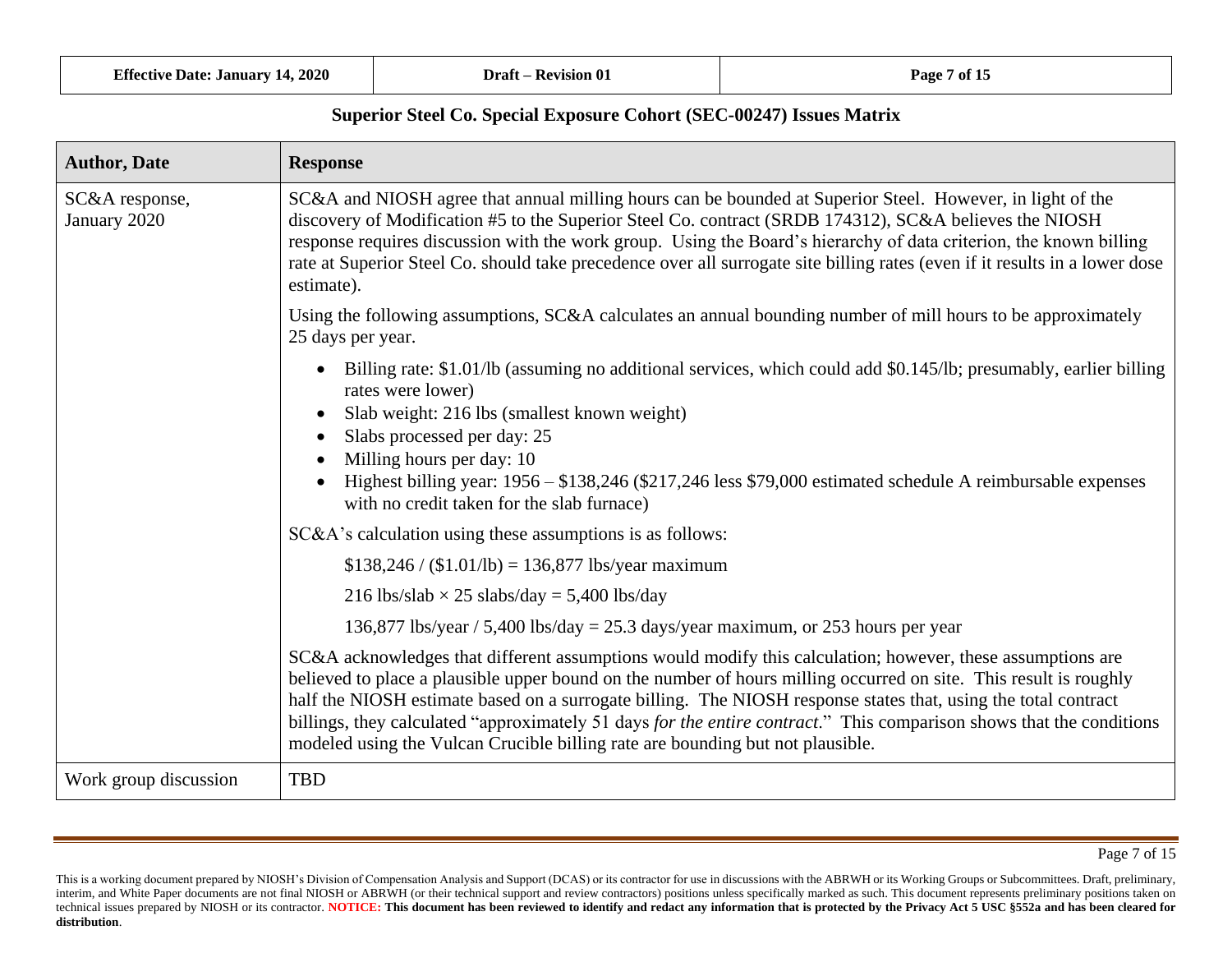|  | <b>Effective Date: January 14, 2020</b> |  |  |  |  |
|--|-----------------------------------------|--|--|--|--|
|--|-----------------------------------------|--|--|--|--|

| <b>Author, Date</b>             | <b>Response</b>                                                                                                                                                                                                                                                                                                                                                                                                                                                                                                                                                                                                                                                                                                                                                                                              |
|---------------------------------|--------------------------------------------------------------------------------------------------------------------------------------------------------------------------------------------------------------------------------------------------------------------------------------------------------------------------------------------------------------------------------------------------------------------------------------------------------------------------------------------------------------------------------------------------------------------------------------------------------------------------------------------------------------------------------------------------------------------------------------------------------------------------------------------------------------|
| SC&A initial observation        | New approach to bounding source term using contract billings.                                                                                                                                                                                                                                                                                                                                                                                                                                                                                                                                                                                                                                                                                                                                                |
|                                 | To SC&A's knowledge, bounding the source term has not been done based on contract billing in combination with<br>another site's billing rate in the manner that it is being done here. SC&A believes the Board needs to weigh in on the<br>acceptability of this use.                                                                                                                                                                                                                                                                                                                                                                                                                                                                                                                                        |
| NIOSH response,<br>October 2019 | To clarify, NIOSH used the Vulcan Crucible billing rate to calculate the number of uranium rolling hours from the<br>Superior Steel contract payments. The number of uranium rolling hours gives the occupancy rate (i.e., exposure<br>time); it is not used to bound the source term.                                                                                                                                                                                                                                                                                                                                                                                                                                                                                                                       |
|                                 | The source term for Superior Steel Co. is based on the AEC contract (i.e., the initial bid was for uranium rolling) and<br>other AEC process documents (e.g., memos regarding shipments of material, technical reports). For internal dose,<br>the intake rate is calculated based on the air sampling results from the HASL air-sampling campaigns performed<br>during four uranium rollings at Superior Steel Co. For external dose, the ER proposed to use the external dose rate<br>for uranium rolling exposures provided in Battelle-TBD-6000.                                                                                                                                                                                                                                                         |
|                                 | As NIOSH sees it, the occupancy rates (i.e., exposure time) are determined by the information available for a site.<br>The approach taken here is a defensible approach because Superior Steel Co. was on a cost-plus-fixed-fee contract<br>with AEC, meaning they would have been paid based on the work performed. The assumption that the entire<br>payment to Superior Steel was made for mill hours is claimant-favorable because these payments could include<br>equipment upgrades (i.e., documentation shows Superior Steel made requests for additional equipment from AEC)<br>and other payments (e.g. indirect administrative costs and awards of extra compensation) not directly related to<br>milling time. However, the assumption made is that the entire payment is for milling time alone. |
|                                 | Reviewing the rolling information supplied in Table 7-1 of the ER, there were 16 rolling days in the approximately<br>3 years of rolling data represented in the table. Doubling this number to account for 6 years of work yields 32 rolling<br>days over the contract. Assuming 10 hours per rolling day provides a total of 320 total hours over the contract. See<br>also discussion in Finding 1. Therefore, NIOSH upholds that the estimate of 500 rolling hours per year is<br>conservative and bounding.                                                                                                                                                                                                                                                                                             |

This is a working document prepared by NIOSH's Division of Compensation Analysis and Support (DCAS) or its contractor for use in discussions with the ABRWH or its Working Groups or Subcommittees. Draft, preliminary, interim, and White Paper documents are not final NIOSH or ABRWH (or their technical support and review contractors) positions unless specifically marked as such. This document represents preliminary positions taken on technical issues prepared by NIOSH or its contractor. NOTICE: This document has been reviewed to identify and redact any information that is protected by the Privacy Act 5 USC §552a and has been cleared for **distribution**.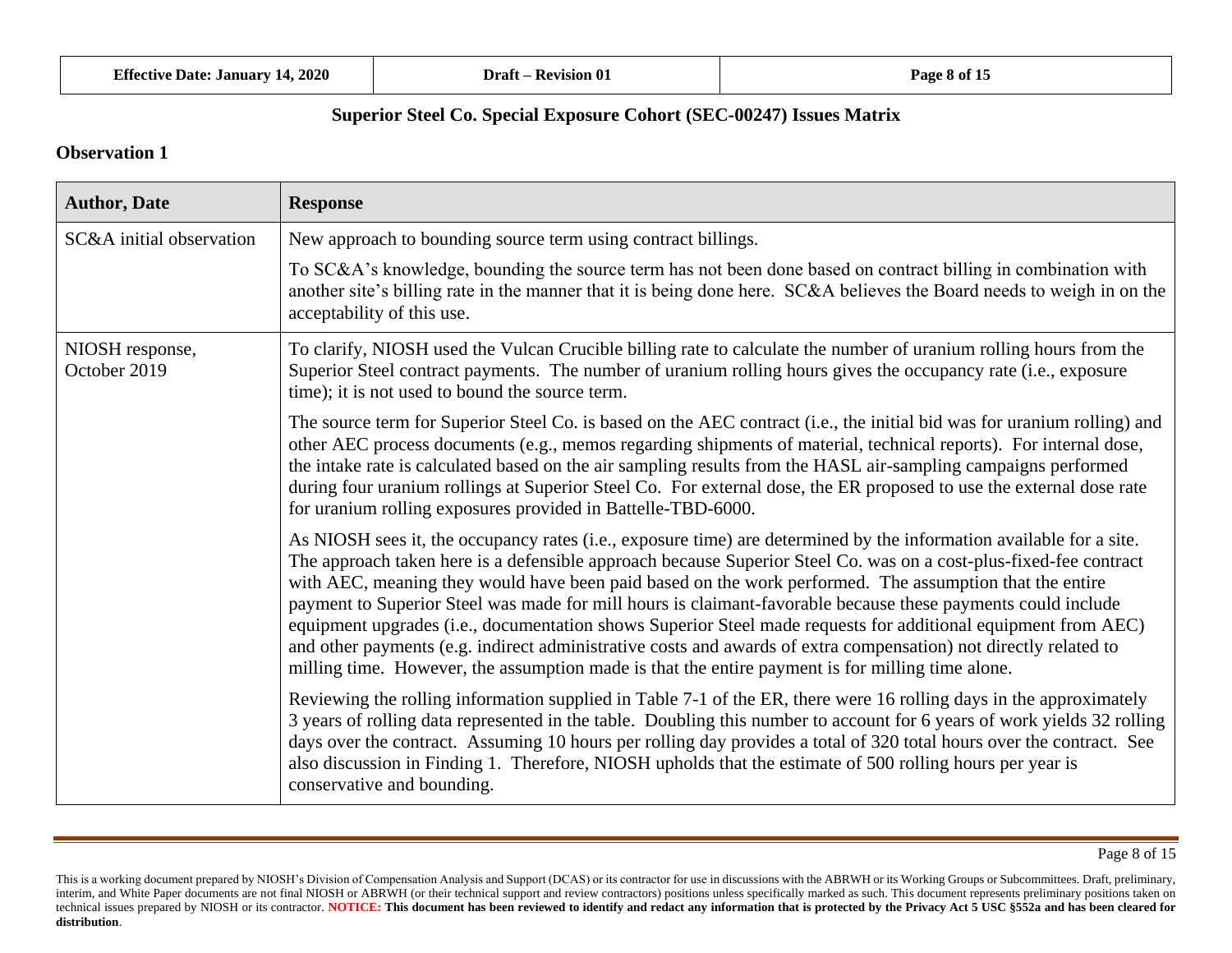| <b>Effective Date: January 14, 2020</b> | Draft -<br>- Revision 01 | Page 9 of 1. |
|-----------------------------------------|--------------------------|--------------|
|-----------------------------------------|--------------------------|--------------|

| <b>Author, Date</b>            | <b>Response</b>                                                                                                            |
|--------------------------------|----------------------------------------------------------------------------------------------------------------------------|
| SC&A response,<br>January 2020 | No response necessary; however, resolution of finding 1 has a bearing on the resolution of this observation<br>discussion. |
| Work group discussion          | <b>TBD</b>                                                                                                                 |

# **Finding 2**

| <b>Author, Date</b>             | <b>Response</b>                                                                                                                                                                                                                                                                                                                                                                                                                                                                                                                                                                                                                                                                                                                                                                                                                                          |
|---------------------------------|----------------------------------------------------------------------------------------------------------------------------------------------------------------------------------------------------------------------------------------------------------------------------------------------------------------------------------------------------------------------------------------------------------------------------------------------------------------------------------------------------------------------------------------------------------------------------------------------------------------------------------------------------------------------------------------------------------------------------------------------------------------------------------------------------------------------------------------------------------|
| $SC&A$ initial finding          | SC&A finds insufficient evidence to support splitting the data into pre- and post-1955 survey distributions. Evidence<br>suggests that the May 1955 sample results may not be representative of the typical working air concentrations at the<br>site because they represent a theoretically small point in time where engineering controls reduced airborne<br>contamination. The reductions in air concentrations seen by the introduction of man-cooling fans and additional<br>ventilation appear to have been largely offset by the introduction of slab brushing in the September 1955 survey.<br>Lacking evidence of additional engineering controls implemented after the introduction of slab brushing, SC&A does<br>not believe that limiting the post-1955 distribution to just 1955 data bounds potential air concentrations in later years. |
| NIOSH response,<br>October 2019 | Given that "SC&A concludes that doses to workers covered by the SEC petition can be reconstructed in a<br>scientifically sound and claimant-favorable manner" (SCA-TR-2019-SEC003, p. 5), NIOSH proposes that this<br>finding be considered a Site Profile issue for tracking purposes.                                                                                                                                                                                                                                                                                                                                                                                                                                                                                                                                                                  |
|                                 | As this finding states, SC&A found "there was insufficient evidence to support splitting the data into pre- and post-<br>1955 survey distributions." (SCA-TR-2019-SEC003, p.14) In addition, "SC&A does not believe that limiting post-<br>1955 distribution to just 1955 data bounds potential air concentrations in later years." (SCA-TR-2019-SEC003,<br>p. 15)                                                                                                                                                                                                                                                                                                                                                                                                                                                                                       |
|                                 | On June 21, 2019, NIOSH requested to see the data analysis and method used by SC&A for this conclusion. NIOSH<br>received and reviewed the SC&A air sample data analysis. In reviewing the information provided, NIOSH found that<br>SC&A made an error in the development of the box plots presented in their ER review. This was specifically due to                                                                                                                                                                                                                                                                                                                                                                                                                                                                                                   |

This is a working document prepared by NIOSH's Division of Compensation Analysis and Support (DCAS) or its contractor for use in discussions with the ABRWH or its Working Groups or Subcommittees. Draft, preliminary, interim, and White Paper documents are not final NIOSH or ABRWH (or their technical support and review contractors) positions unless specifically marked as such. This document represents preliminary positions taken on technical issues prepared by NIOSH or its contractor. NOTICE: This document has been reviewed to identify and redact any information that is protected by the Privacy Act 5 USC §552a and has been cleared for **distribution**.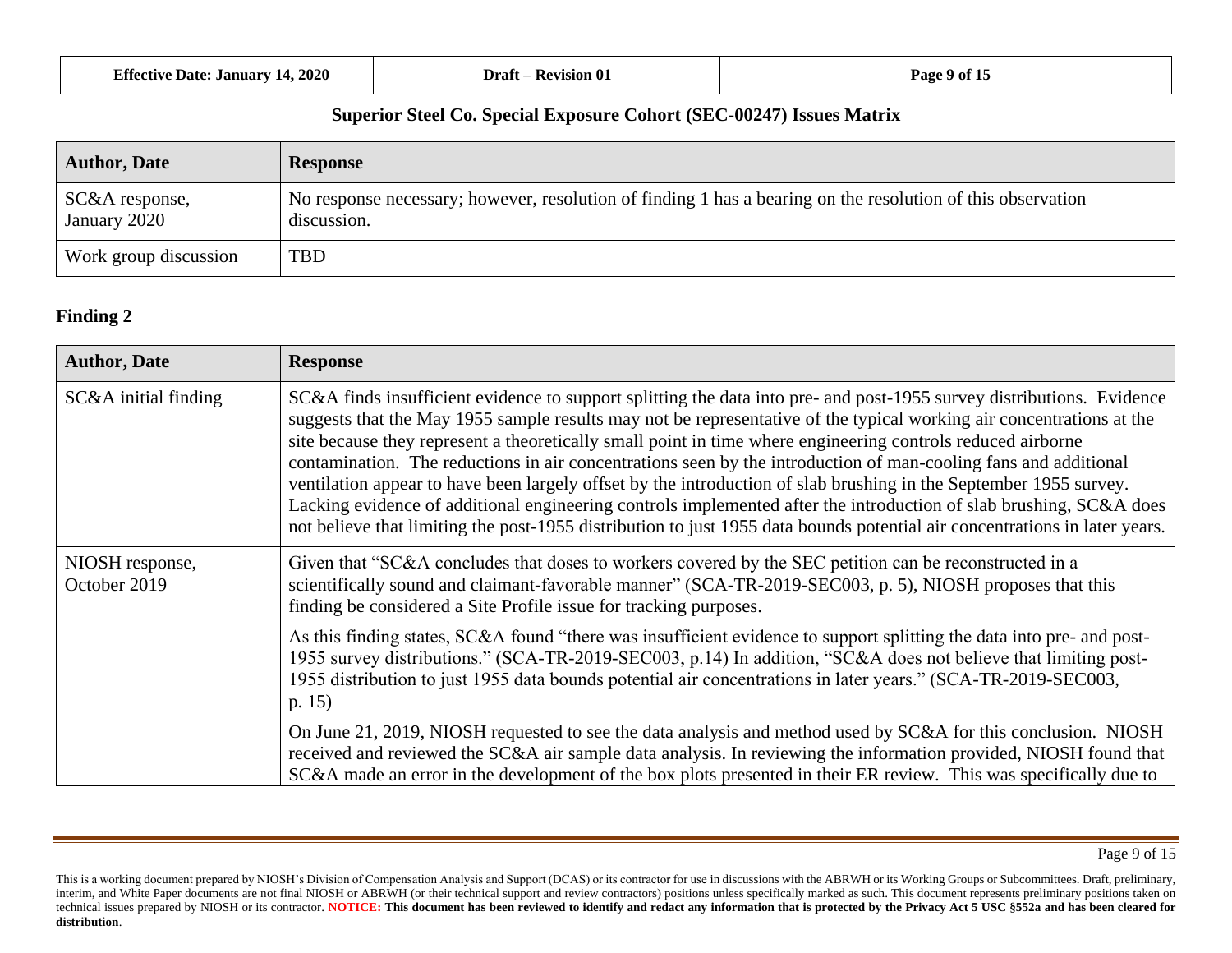| <b>Author, Date</b>            | <b>Response</b>                                                                                                                                                                                                                                                                                                                                                                                                                                                                                                                                                             |
|--------------------------------|-----------------------------------------------------------------------------------------------------------------------------------------------------------------------------------------------------------------------------------------------------------------------------------------------------------------------------------------------------------------------------------------------------------------------------------------------------------------------------------------------------------------------------------------------------------------------------|
|                                | a problem with the default action of the function used when a plot is zoomed and resulted in not all of the air<br>sampling data being included in their box plots.                                                                                                                                                                                                                                                                                                                                                                                                         |
|                                | Since box plots are only a visual test of whether data distributions are similar, ORAUT performed hypothesis tests to<br>compare the datasets. A summary of this analysis is below:                                                                                                                                                                                                                                                                                                                                                                                         |
|                                | Four sets of air monitoring data were found for Superior Steel; 5/13/1953, 8/3/1953, 5/9/1955, and 9/19/1955. In<br>each set of raw data values located, a subset in each was excluded due to the data not being representative of<br>operational data:                                                                                                                                                                                                                                                                                                                     |
|                                | • $5/13/1953 - 28$ data values were located but five were excluded because they were taken during pre-rolling, i.e.,<br>no slabs were being processed. Four sets of data were excluded because they appear to be a reiteration of the<br>average values for the finishing areas. Therefore, there were 19 samples used from the May 1955 dataset.                                                                                                                                                                                                                           |
|                                | $8/3/1953 - 36$ data values were found and all are considered representative of operational data.<br>$\bullet$                                                                                                                                                                                                                                                                                                                                                                                                                                                              |
|                                | • $5/9/1955 - 61$ data values were located but 10 were excluded because they were labeled as background readings<br>and therefore not considered operational data; leaving 51 data values for analysis.                                                                                                                                                                                                                                                                                                                                                                     |
|                                | • $9/19/1955 - 46$ data values were located but five were marked as being taken during lunch and therefore were not<br>considered as operational data, leaving 41 data values for analysis.                                                                                                                                                                                                                                                                                                                                                                                 |
|                                | This statistical review demonstrated that the May 1955 dataset is not from the same distribution as the other three<br>datasets. Visually it appears lower. Since the data doesn't demonstrate a sustained decrease in air concentrations<br>(i.e., September 1955 is from the same distribution as the May and September 1953 dataset) and the Superior Steel<br>Co. references don't provide strong evidence engineered controls had been installed prior to the May 1955 sampling,<br>NIOSH proposes to remove this data from the intake analysis as not representative. |
|                                | NIOSH would combine the remaining 3 data sets (i.e., May 1953, September 1953, and September 1955) to<br>determine intake rates that would be applied for the entire exposure period. In-line with the approach in TBD-6000,<br>separate intake rates would be determined by job title (i.e., operator, general laborer, supervisor, and clerical).                                                                                                                                                                                                                         |
| SC&A response,<br>January 2020 | NIOSH performed a statistical test and agrees with SC&A's suggestion to remove the May 1955 sampling data and<br>combine the remaining three sampling dates. SC&A recommends the Board accept the modified approach.                                                                                                                                                                                                                                                                                                                                                        |

This is a working document prepared by NIOSH's Division of Compensation Analysis and Support (DCAS) or its contractor for use in discussions with the ABRWH or its Working Groups or Subcommittees. Draft, preliminary, interim, and White Paper documents are not final NIOSH or ABRWH (or their technical support and review contractors) positions unless specifically marked as such. This document represents preliminary positions taken on technical issues prepared by NIOSH or its contractor. NOTICE: This document has been reviewed to identify and redact any information that is protected by the Privacy Act 5 USC §552a and has been cleared for **distribution**.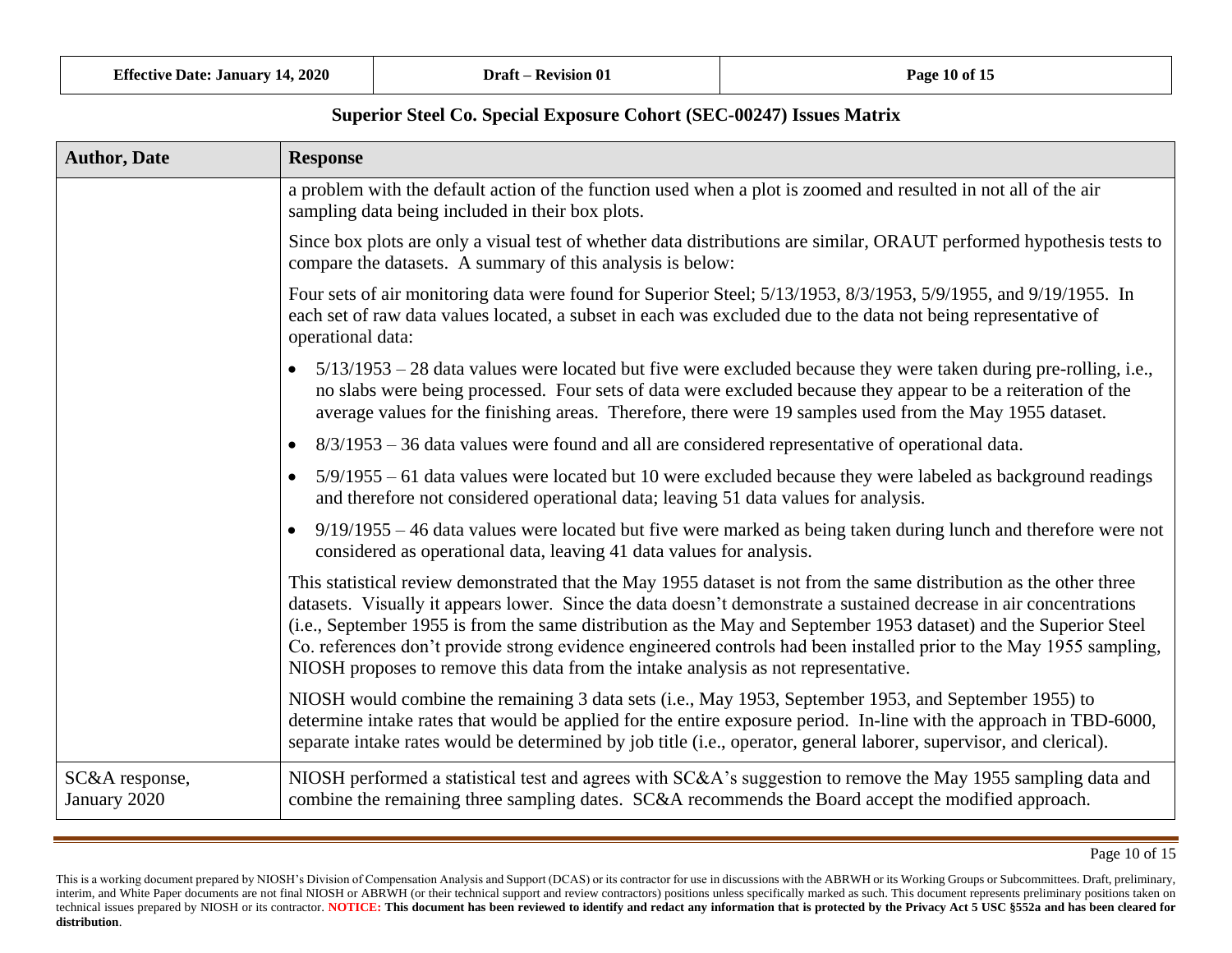| <b>Effective Date: January 14, 2020</b> | Draft -         | $\mathbf{a}$  |
|-----------------------------------------|-----------------|---------------|
|                                         | : — Revision 01 | Page 11 of 15 |
|                                         |                 |               |

| <b>Author, Date</b>   | <b>Response</b> |
|-----------------------|-----------------|
| Work group discussion | <b>TBD</b>      |

| <b>Author, Date</b>             | <b>Response</b>                                                                                                                                                                                                                                                                                                                                                                                                                                                                                                                                                                                                                                                                                                                                           |
|---------------------------------|-----------------------------------------------------------------------------------------------------------------------------------------------------------------------------------------------------------------------------------------------------------------------------------------------------------------------------------------------------------------------------------------------------------------------------------------------------------------------------------------------------------------------------------------------------------------------------------------------------------------------------------------------------------------------------------------------------------------------------------------------------------|
| SC&A initial finding            | There is a sound basis to use some fraction of the uranium concentration as the basis for the thorium concentration;<br>however, SC&A notes that use of a one-to-one ratio could be important for consistency. This ratio is considerably<br>more claimant favorable than the 10 percent assumption. The approach used here could establish a precedent that<br>might require NIOSH to revisit previous ERs that use a lower ratio.                                                                                                                                                                                                                                                                                                                       |
|                                 | For the reasons noted in finding 1, SC&A does not support isolating the 1955 HASL studies from the 1953 studies.<br>SC&A notes that resolution of that issue will have a direct impact on the thorium internal dose reconstruction.                                                                                                                                                                                                                                                                                                                                                                                                                                                                                                                       |
| NIOSH response,<br>October 2019 | NIOSH disagrees that the approach used for Superior Steel is inconsistent with the approach used at other sites.                                                                                                                                                                                                                                                                                                                                                                                                                                                                                                                                                                                                                                          |
|                                 | In the case of Bridgeport Brass, the 10% ratio is applied because both uranium and thorium were being processed at<br>the same time (i.e., milling time is assumed to be overlapping). See page 13 of ORAUT-TKBS-0030 Rev 02 for a<br>discussion of the determination of the 10% by mass, and Tables 3-6 and 3-8 for the applicable date ranges for the<br>uranium and thorium intakes respectively.                                                                                                                                                                                                                                                                                                                                                      |
|                                 | The Bridgeport Brass air mass load is being divided based on the total mass of uranium and thorium material that<br>was concurrently processed during a given time. This approach can be thought of as splitting or proportioning the<br>alpha result for the air sample based on the proportion of thorium work to uranium work. This would need to be<br>done because the air sampler would have been running during both thorium rolling and uranium rolling activities.<br>Therefore, the total alpha result for the air sample would represent concurrent thorium and uranium intakes. Note the<br>typical alpha analysis performed on air samples would not be able to distinguish the thorium from uranium directly<br>to report these separately. |

This is a working document prepared by NIOSH's Division of Compensation Analysis and Support (DCAS) or its contractor for use in discussions with the ABRWH or its Working Groups or Subcommittees. Draft, preliminary, interim, and White Paper documents are not final NIOSH or ABRWH (or their technical support and review contractors) positions unless specifically marked as such. This document represents preliminary positions taken on technical issues prepared by NIOSH or its contractor. NOTICE: This document has been reviewed to identify and redact any information that is protected by the Privacy Act 5 USC §552a and has been cleared for **distribution**.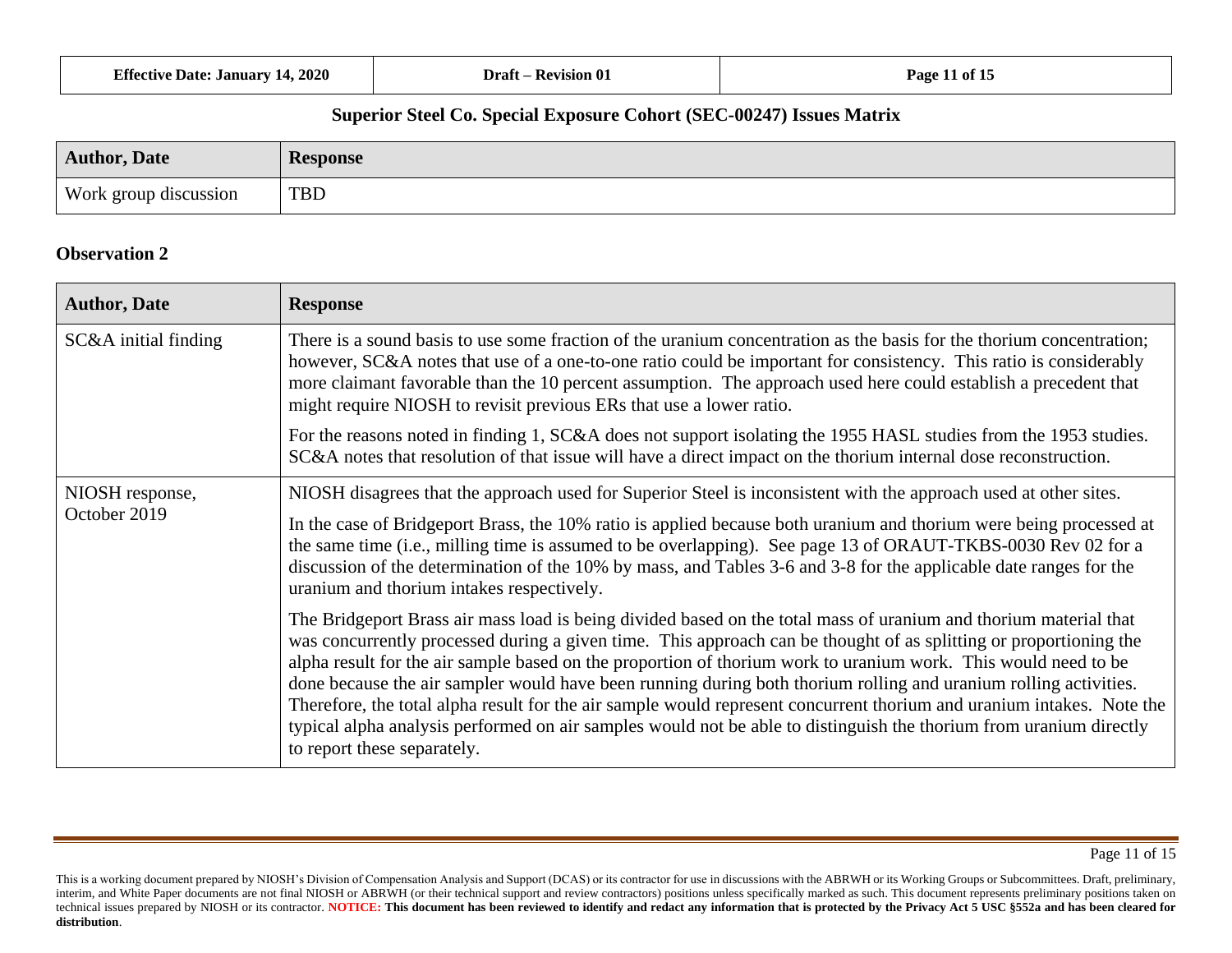| <b>Author, Date</b>            | <b>Response</b>                                                                                                                                                                                                                                                                                                                                                                                                                                                                            |
|--------------------------------|--------------------------------------------------------------------------------------------------------------------------------------------------------------------------------------------------------------------------------------------------------------------------------------------------------------------------------------------------------------------------------------------------------------------------------------------------------------------------------------------|
|                                | In the case of Superior Steel, the uranium and thorium metals were processed during separate periods (i.e., thorium<br>rolling was not performed during the HASL air-sampling campaigns, only uranium rolling occurred). Therefore, the<br>air sample alpha result is only due to uranium contamination.                                                                                                                                                                                   |
|                                | The proposed Superior Steel approach assumes that the generation rate of airborne contamination (and therefore the<br>air sample mass load) calculated from the HASL air sample results from uranium rollings at Superior Steel is<br>applicable to thorium rollings at Superior Steel. The air mass load for uranium is assumed to be the same for the<br>thorium operations because it was stated that Superior Steel would use the same procedures (SRDB 75651, License<br>No. C-3480). |
|                                | Note: This same assumption (i.e., that the uranium airborne contamination generation rate during milling is the same<br>as the thorium airborne contamination generation rate during milling) is applied in the Bridgeport Brass approach,<br>but is not directly stated as so.                                                                                                                                                                                                            |
| SC&A response,<br>January 2020 | After review of the NIOSH response, SC&A understands the need for the 10% assumption at Bridgeport Brass. This<br>assumption is not applicable at Superior Steel because the materials were not processed simultaneously. Measured<br>air concentrations from the HASL studies could not have contained thorium because they were done prior to thorium<br>licensing. SC&A recommends closing the observation.                                                                             |
| Work group discussion          | <b>TBD</b>                                                                                                                                                                                                                                                                                                                                                                                                                                                                                 |

This is a working document prepared by NIOSH's Division of Compensation Analysis and Support (DCAS) or its contractor for use in discussions with the ABRWH or its Working Groups or Subcommittees. Draft, preliminary, interim, and White Paper documents are not final NIOSH or ABRWH (or their technical support and review contractors) positions unless specifically marked as such. This document represents preliminary positions taken on technical issues prepared by NIOSH or its contractor. NOTICE: This document has been reviewed to identify and redact any information that is protected by the Privacy Act 5 USC §552a and has been cleared for **distribution**.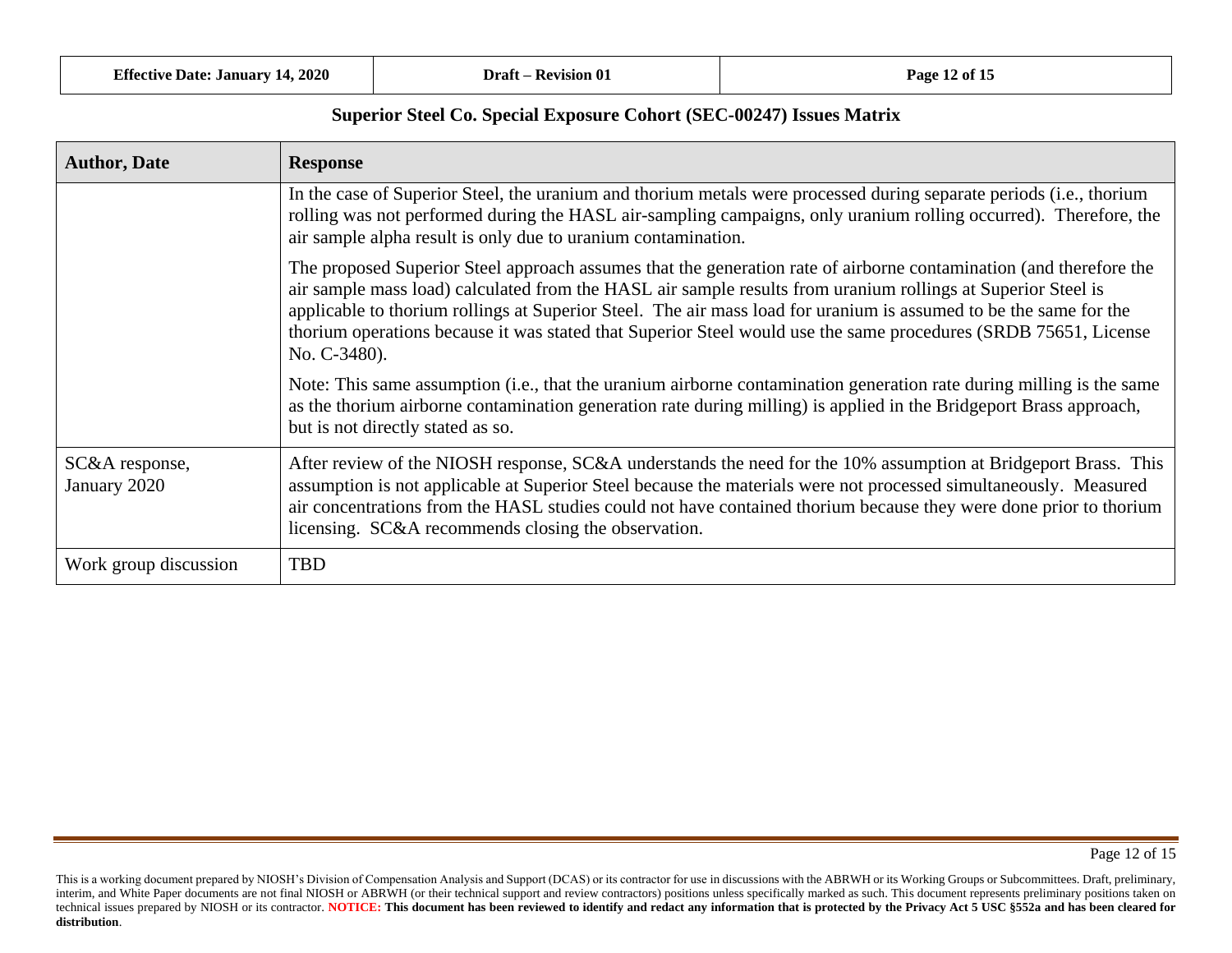| <b>Author, Date</b>             | <b>Response</b>                                                                                                                                                                                                                                                                                                                                                                                                                                                                                                                                                                                                                                                                                                                                 |
|---------------------------------|-------------------------------------------------------------------------------------------------------------------------------------------------------------------------------------------------------------------------------------------------------------------------------------------------------------------------------------------------------------------------------------------------------------------------------------------------------------------------------------------------------------------------------------------------------------------------------------------------------------------------------------------------------------------------------------------------------------------------------------------------|
| SC&A initial finding            | SC&A finds this storage time assumption to be inadequate to capture the length of time material was likely found on<br>site. If the site milled uranium metals for 500 hours per year, then it is reasonable to assume 10-hour milling once<br>per week. For the 250 pre-rolling and 250 post-rolling hours, assumption to hold true, uranium metals would have to<br>arrive on the day before rolling and be shipped off-site the day following rolling. Table 7-1 in the NIOSH SEC ER<br>shows that the site regularly had more than a single day's rolling in inventory. Additionally, during the April 2019<br>Board meeting, the petitioner indicated that scrap material was stored on-site for extended periods of time post<br>rolling. |
| NIOSH response,<br>October 2019 | In light of the April 2019 ABRWH petitioners' comments and additional review of applicable reference documents,<br>NIOSH has re-evaluated the amount of onsite storage time associated with the uranium source materials and scrap<br>metal.                                                                                                                                                                                                                                                                                                                                                                                                                                                                                                    |
|                                 | NIOSH proposes to change the exposure time assumptions for stored material from 500 hours per year to year-round,<br>minus rolling time, for the entire operational period (i.e., from June 1952 through the end of the contract in<br>November 1957).                                                                                                                                                                                                                                                                                                                                                                                                                                                                                          |
| SC&A response,<br>January 2020  | SC&A finds NIOSH's proposed modified storage time assumption to be consistent with the likely storage conditions<br>on site. SC&A notes that the rolling time assumed will be affected by the resolution of finding 1. SC&A<br>recommends the Board accept the modified approach.                                                                                                                                                                                                                                                                                                                                                                                                                                                               |
| Work group discussion           | <b>TBD</b>                                                                                                                                                                                                                                                                                                                                                                                                                                                                                                                                                                                                                                                                                                                                      |

This is a working document prepared by NIOSH's Division of Compensation Analysis and Support (DCAS) or its contractor for use in discussions with the ABRWH or its Working Groups or Subcommittees. Draft, preliminary, interim, and White Paper documents are not final NIOSH or ABRWH (or their technical support and review contractors) positions unless specifically marked as such. This document represents preliminary positions taken on technical issues prepared by NIOSH or its contractor. NOTICE: This document has been reviewed to identify and redact any information that is protected by the Privacy Act 5 USC §552a and has been cleared for **distribution**.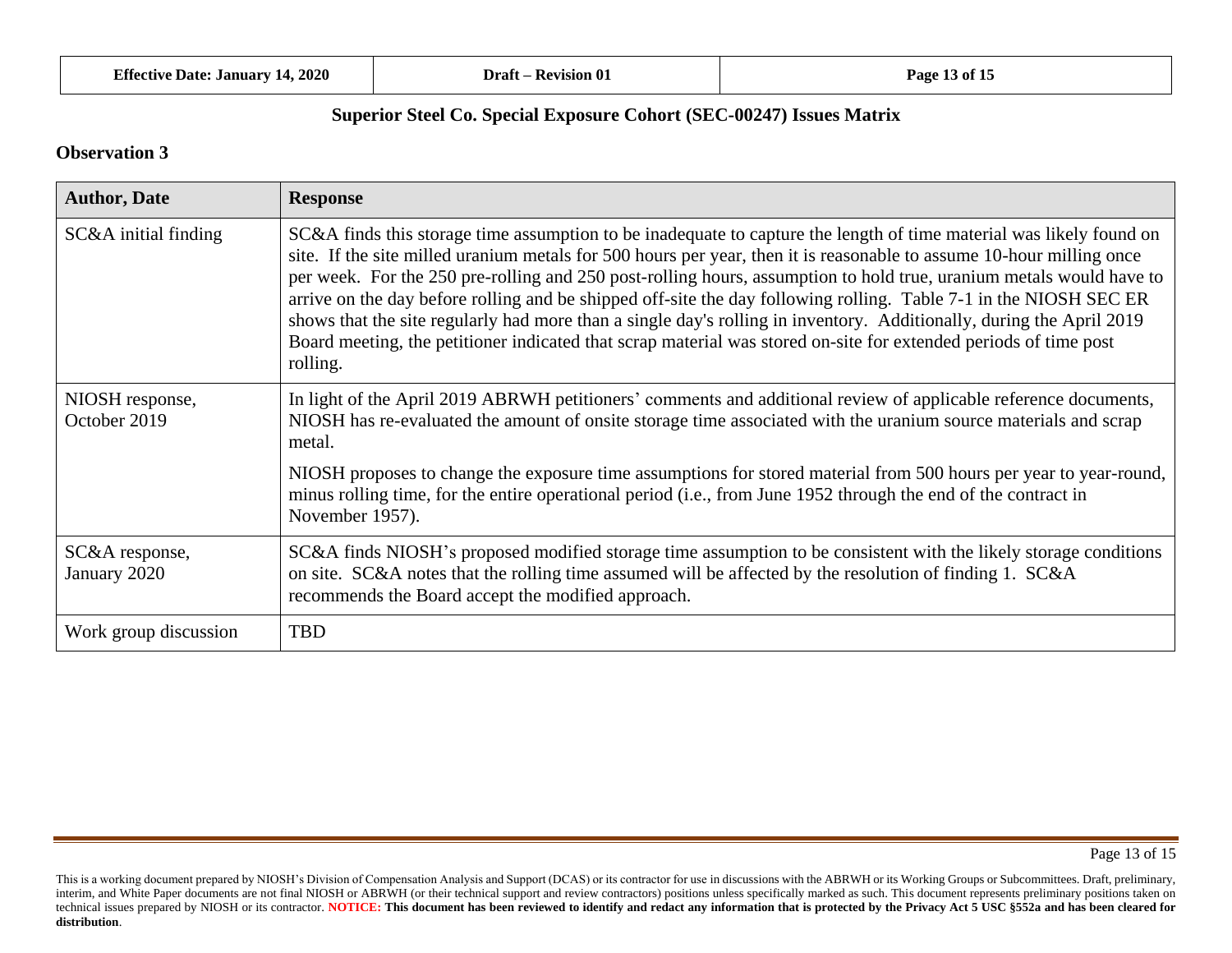| <b>Effective Date: January 14, 2020</b> |  |  |  |  |  |
|-----------------------------------------|--|--|--|--|--|
|-----------------------------------------|--|--|--|--|--|

| <b>Author, Date</b>             | <b>Response</b>                                                                                                                                                                                                                                                                                                                                                                                                                                                                                                                                                                                                                                                                                                                                                                                                                                                       |
|---------------------------------|-----------------------------------------------------------------------------------------------------------------------------------------------------------------------------------------------------------------------------------------------------------------------------------------------------------------------------------------------------------------------------------------------------------------------------------------------------------------------------------------------------------------------------------------------------------------------------------------------------------------------------------------------------------------------------------------------------------------------------------------------------------------------------------------------------------------------------------------------------------------------|
| SC&A initial finding            | Despite the claimant favorability of the assumption, SC&A questions the decision to assume annual medical<br>examinations in spite of a lack of evidence. In recent years, the Board has made a concerted effort to improve<br>consistency between sites. It is unclear if all AWE sites with no evidence of examinations receive the same<br>claimant-favorable assumptions.                                                                                                                                                                                                                                                                                                                                                                                                                                                                                         |
| NIOSH response,<br>October 2019 | For occupational medical X-ray dose reconstruction, NIOSH uses the guidance provided by ORAUT-OTIB-0006<br>Rev. 05, Dose Reconstruction from Occupational Medical X-Ray Procedures, which provides default assumptions<br>when evidence is lacking. With regards to chest X-rays, ORAUT-OTIB-0006 states, "In the complete absence of<br>information about a site's chest X-ray screening protocol and standard projections (including the lack of X-ray<br>records in the claim files), a pre-employment, annual, and termination PA radiographic chest X-ray should be<br>assumed" (p. 25). Therefore, with a lack of X-ray protocol information and a lack of X-ray records in the claimant<br>files for the Superior Steel Co., this default applies.                                                                                                             |
|                                 | An additional consideration for whether to assign occupational medical dose is the physical location of where the<br>X-ray examination occurred. To determine the location where the X-rays were performed, NIOSH uses the guidance<br>provided by ORAUT-OTIB-0079 Rev. 02, Guidance on Assigning Occupational X-Ray Dose Under EEOICPA for<br>X-Rays Administered Off-Site, which states that when neither historical documentation nor claim file records provide<br>information about where the occupational X-rays were taken, dose reconstructors should assume occupational<br>medical X-ray exposure occurred at the covered facility where the energy employee worked. Therefore, with a lack<br>of evidence regarding where X-rays were taken, the default assumption that occupational medical X-rays occurred<br>on-site is applied for Superior Steel Co. |
|                                 | NIOSH welcomes examples from SC&A regarding its inconsistent application of this guidance for other AWE sites.                                                                                                                                                                                                                                                                                                                                                                                                                                                                                                                                                                                                                                                                                                                                                        |

This is a working document prepared by NIOSH's Division of Compensation Analysis and Support (DCAS) or its contractor for use in discussions with the ABRWH or its Working Groups or Subcommittees. Draft, preliminary, interim, and White Paper documents are not final NIOSH or ABRWH (or their technical support and review contractors) positions unless specifically marked as such. This document represents preliminary positions taken on technical issues prepared by NIOSH or its contractor. NOTICE: This document has been reviewed to identify and redact any information that is protected by the Privacy Act 5 USC §552a and has been cleared for **distribution**.